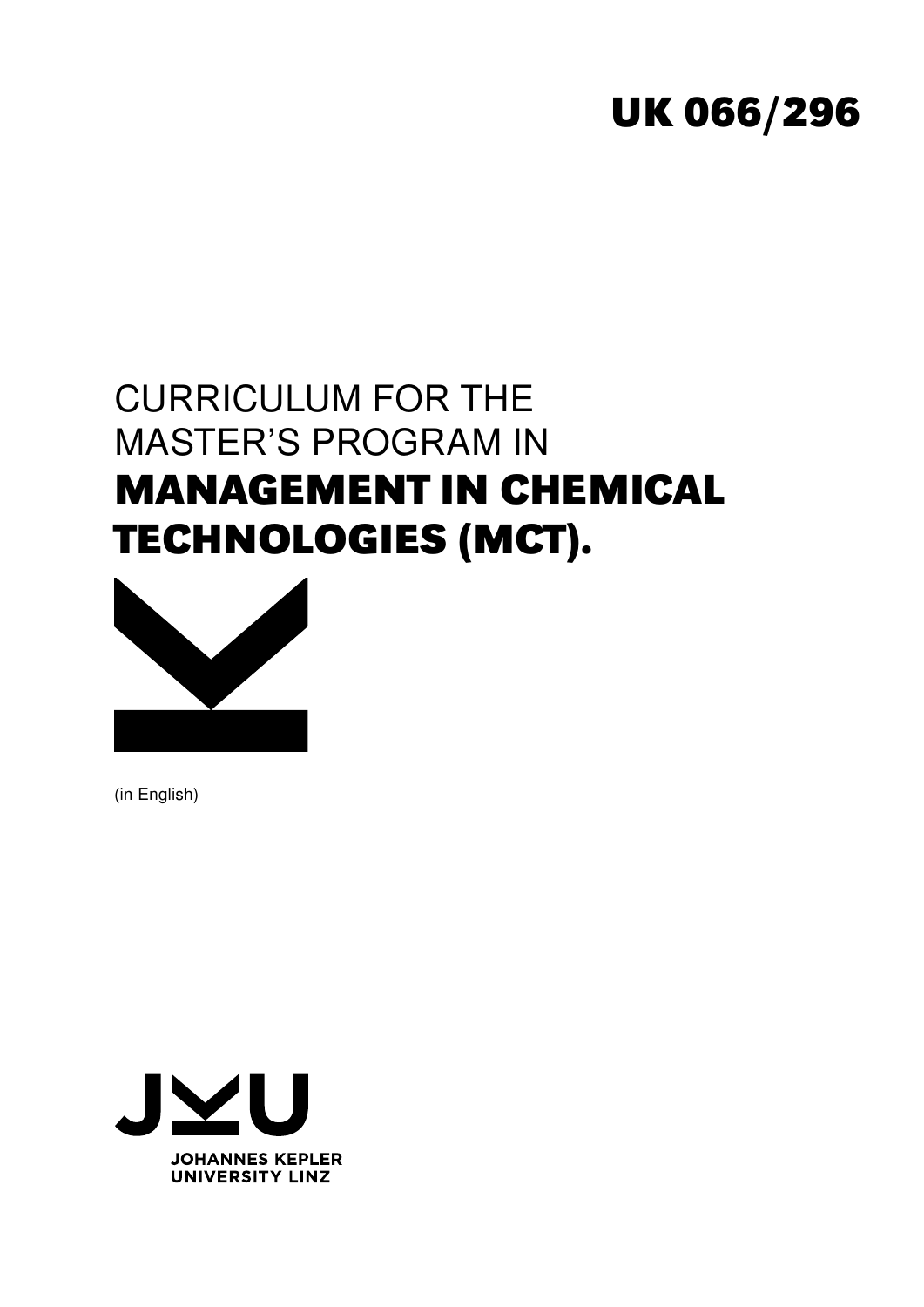## **Contents**

| - 3            |     |
|----------------|-----|
|                | -4  |
| - 5            |     |
|                | -5  |
|                | - 5 |
| - 6            |     |
| - 6            |     |
| - 6            |     |
| $\overline{7}$ |     |
| $\overline{7}$ |     |
|                |     |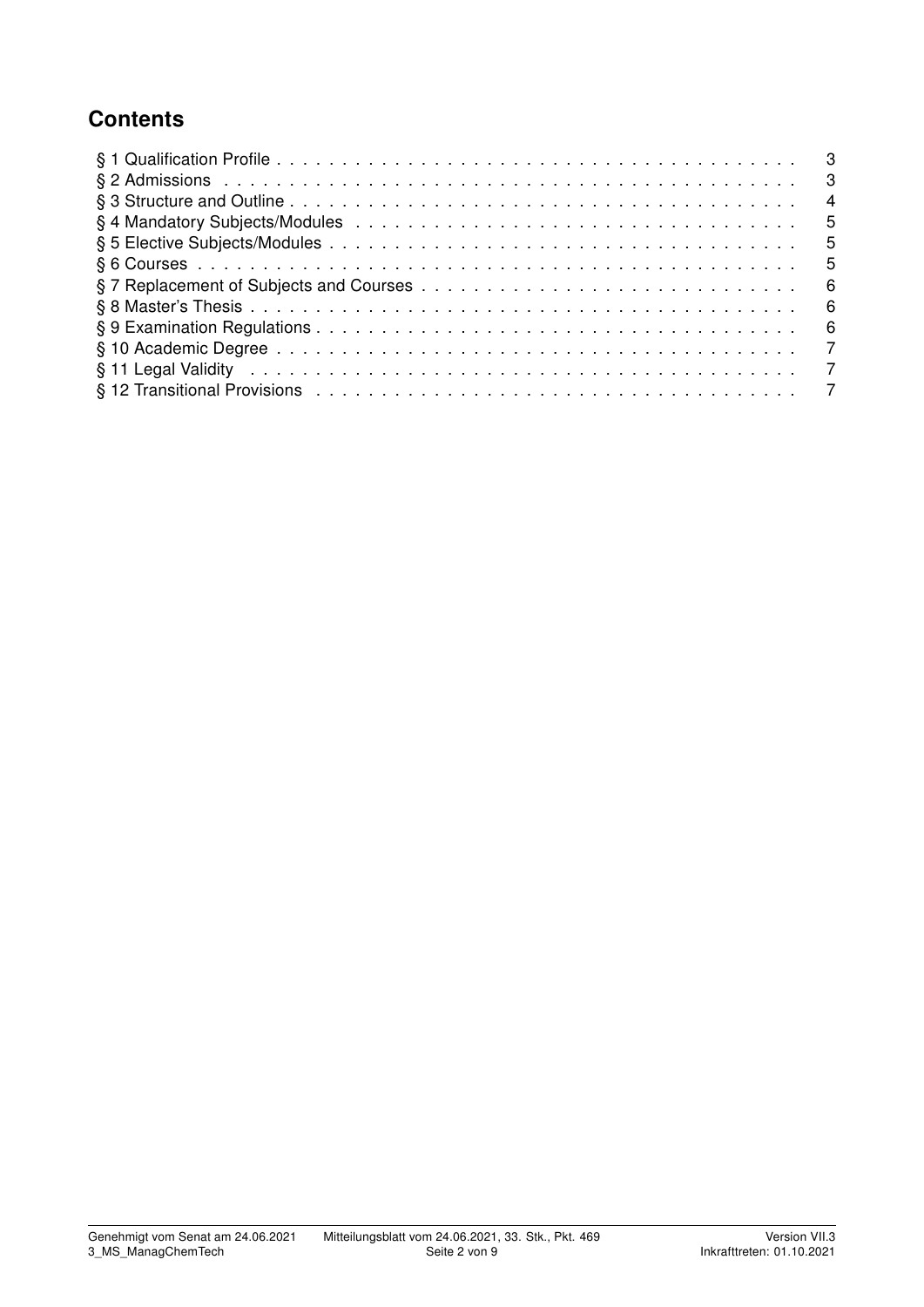## § 1 Qualification Profile

(1) The English-language Master's program in "Management in Chemical Technologies" at the Faculty of Engineering and Natural Sciences (TNF) of the Johannes Kepler University (JKU) Linz has been designed to attract students and scholars from around the world and provide an internationally supportive environment for the advancement of science and technology.

(2) The Master's program in "Management in Chemical Technologies" is offered by the Faculty of Engineering & Natural Sciences at the JKU. The program has been designed to educate chemists by providing a strong base in fields of engineering and natural sciences complemented by supporting management skills. The program includes advanced studies in various fields of chemistry, chemical technologies and chemical process engineering as well as studies in management basics and advanced management. Students who successfully complete the Master's program in "Management in Chemical Technologies" are qualified for admission to a corresponding PhD degree program or can opt to pursue a profession in the field of chemical-technology.

(3) The Master's program in "Management in Chemical Technologies" provides students with expertise in the following fields:

- Advanced knowledge in chemical technologies of inorganic and organic materials and chemical process engineering;
- Specific state-of-the-art know-how in the area of chemistry (analytical chemistry, inorganic chemistry, organic chemistry, physical chemistry) and chemical technologies based on participation in research projects in the course of the Master's thesis;
- Apply science-based and interdisciplinary strategies to address real-world issues and problems;
- Identify innovative approaches for product or process improvement;
- Ability to assess the technological impact and resulting effects on society and the environment in both the short-term and the long-term;
- Management skills on a basic as well as advanced level;
- Soft skills, such as general knowledge skills, inter-cultural communication skills, knowledge of foreign languages, presentation skills, how to be an effective part of a team, legal issues, and gender issues.

(4) The academic degree program focuses strongly on principles of research-supported learning and research-led teaching to ensure that graduates have the qualifications and academic understanding needed to address complex issues, keep up with continual advancements in the field of chemistry and chemical technology, and solve problems based on correctly selected factual knowledge.

#### § 2 Admissions

(1) In accordance with § 54 para. 1 UG the Master's program in "Management in Chemical Technologies" belongs to the category of engineering degrees and is taught in English.

(2) The Master's program in "Management in Chemical Technologies" is based on the Bachelor's program in "Chemistry and Chemical Technology" (UK033/290). Graduates of this Bachelor's program are admitted to the Master's program without any restrictions.

(3) In addition graduates of the following Bachelor's programs are admitted to the Master's program in "Management in Chemical Technologies" without any restrictions:

1. Bachelor's program in Technische Chemie at the Technical University of Vienna

2. Bachelor's program in Chemie at the Nawi Graz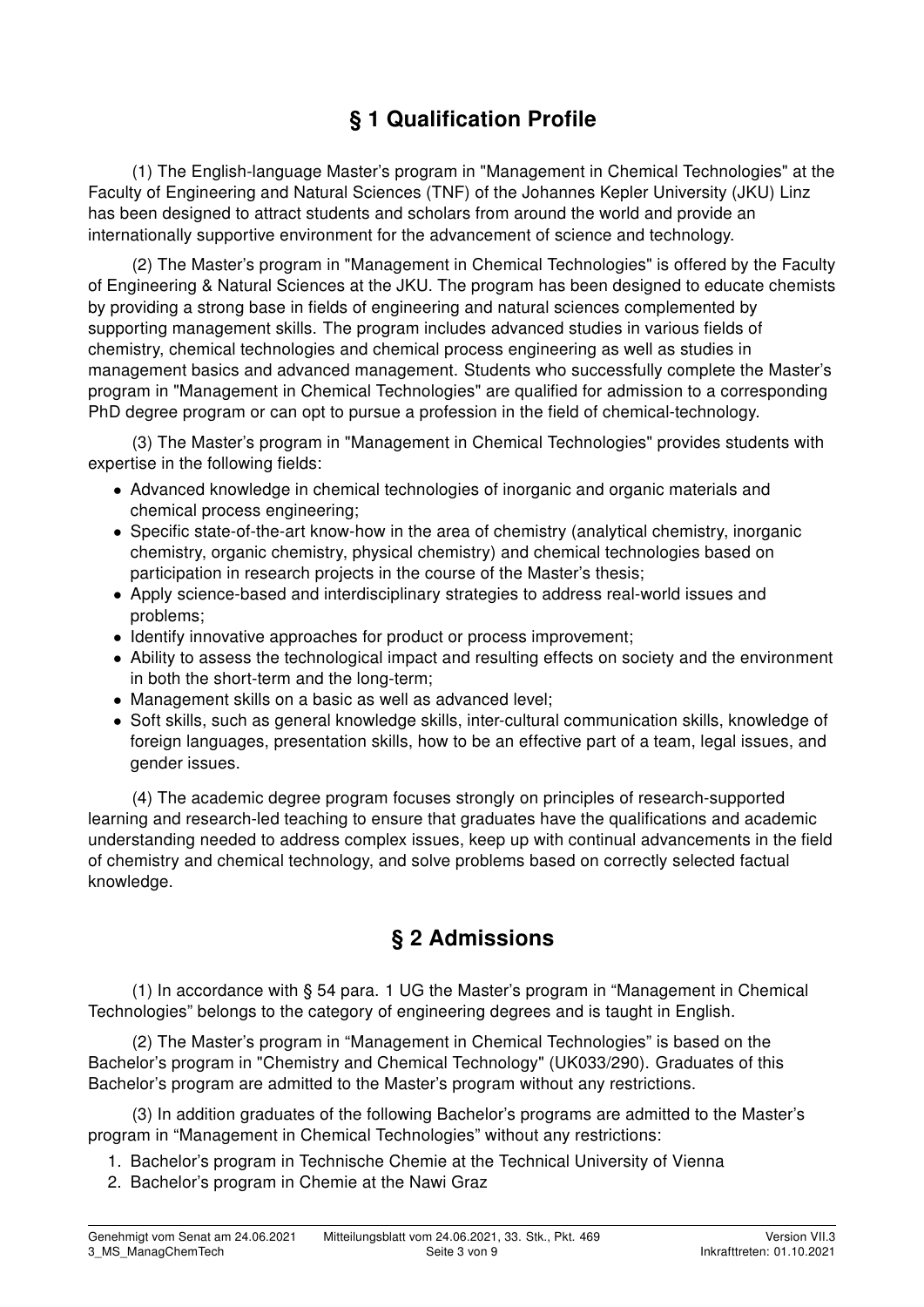(4) Graduates of related programs at Universities, Universities of Applied Sciences and other recognized national or international post-secondary educational institutions can be admitted to the Master's program if their degree programs are equivalent in content and scope to the Bachelor's program in "Chemistry and Chemical Technology" at JKU. Equivalent programs are those in which the following subjects have been successfully completed in the stated minimum scope, whereby at least 25 ECTS must be in chemical lab/practical courses (chemistry laboratory work with one's own experimental activities):

- General and Inorganic Chemistry (22 ECTS)
- Analytical Chemistry (20 ECTS)
- Organic Chemistry and Polymer Chemistry (25 ECTS)
- Physical Chemistry (20 ECTS)
- Chemical Technologies and Process Engineering (15 ECTS)
- Mathematics and Fundamentals in Sciences (18 ECTS)

(5) If the undergraduate degree is considered principally equivalent and requires only individual supplements to be considered equivalent, the Rectorate can approve admission and require the student to successfully pass examinations totalling a maximum of 40 ECTS. The student must pass the examinations during the course of the Master's program.

(6) Graduates of a Diploma program with a longer duration than a Bachelor's program can obtain recognition for examinations of the Master's program (see § 78 UG) to the extent by which the Diploma program (excluding the diploma thesis) exceeds the Bachelor's program.

## § 3 Structure and Outline

(1) The Master's program in "Management in Chemical Technologies" covers 4 semesters and consists of 120 ECTS, which are distributed among the following subjects:

| <b>Subjects</b>                                 | <b>ECTS</b> |
|-------------------------------------------------|-------------|
| <b>Mandatory Subjects</b>                       | 69          |
| <b>Elective Subjects</b>                        | $12 \,$     |
| Master's Thesis (incl. Master's Thesis Seminar) | 26          |
| Master's Examination                            |             |
| <b>Free Electives</b>                           | 12          |
| Total                                           | 120         |

(2) For free electives students have to pass examinations corresponding to 12 ECTS, which can be chosen from any recognized national or international post-secondary educational institution. The free electives shall provide additional skills beyond "Management in Chemical Technologies" and can be taken anytime during the Master's study.

(3) The recommended free electives courses are further courses taught in the Master's programs "Biological Chemistry", "Polymer Chemistry" or "Chemistry and Chemical Technology".

(4) The recommended study plan is listed in annex 1. This recommendation is based on a full-time program. Due to the academic requirements (compulsory laboratory courses), the degree program cannot be reasonably completed alongside a job or for those who have extensive family care responsibilities.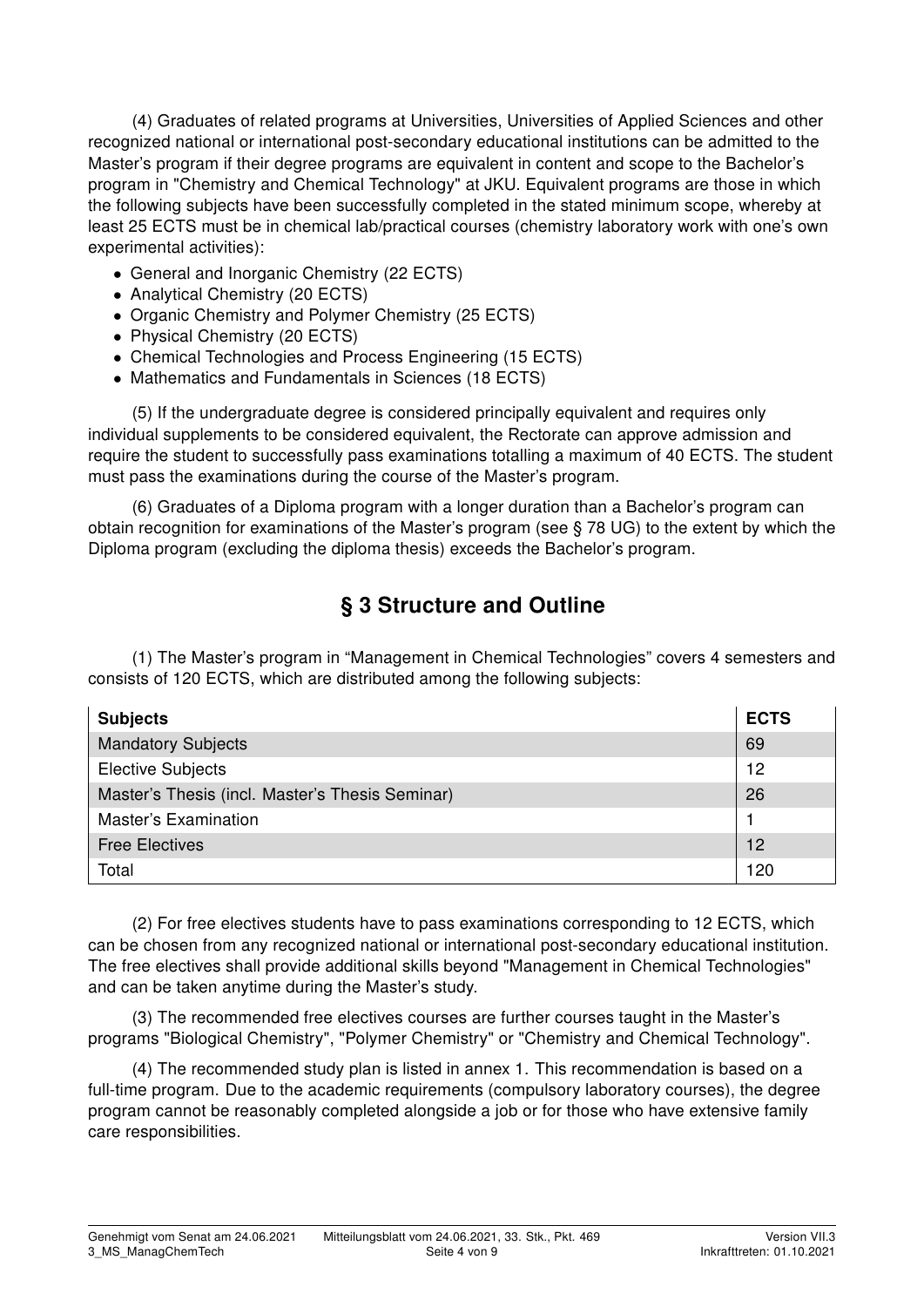## § 4 Mandatory Subjects/Modules

The following mandatory subjects have to be completed successfully:

| Code      | <b>Name</b>                                          | <b>ECTS</b> |
|-----------|------------------------------------------------------|-------------|
| 296CPEN19 | <b>Chemical Process Engineering</b>                  | 10.5        |
| 296CTIM19 | Chemical Technologies of Inorganic Materials         | 14          |
| 296CTOM19 | Chemical Technologies of Organic Materials           | 11          |
| 296ACTP19 | Advanced Chemical Technology and Process Engineering | $3 -$       |
| 296GMAL19 | Global Management and Law                            | 3.5         |
| 480MABA10 | <b>Management Basics</b>                             | 12          |
| 480MAAD10 | <b>Management Advanced</b>                           | 15          |

## § 5 Elective Subjects/Modules

(1) Students must choose a total of 12 ECTS from two of the five chemical electives.

| Code      | <b>Name</b>                                  |
|-----------|----------------------------------------------|
| 296ESYN19 | <b>Electives Synthesis</b>                   |
| 296ECAN19 | <b>Electives Chemical Analysis</b>           |
| 296ETEC19 | Electives Technologies                       |
| 296EMAT19 | <b>Electives Materials</b>                   |
| 296EPBC19 | Electives Physical and Biophysical Chemistry |

(2) Students must select only such courses from the electives that have not already been completed as part of the Bachelor's program which qualified them for this post-graduate program.

## § 6 Courses

(1) The names and the types of all courses of the mandatory and elective subjects, as well as their ECTS, their duration in hours per week, their codes, their registration requirements, and their admission procedures (in case of limited availability of places) are described in the study handbook of JKU (studienhandbuch.jku.at).

(2) The possible types of courses, as well as the examination regulations are described in §§ 13 and 14 of the JKU statute (section "Studienrecht").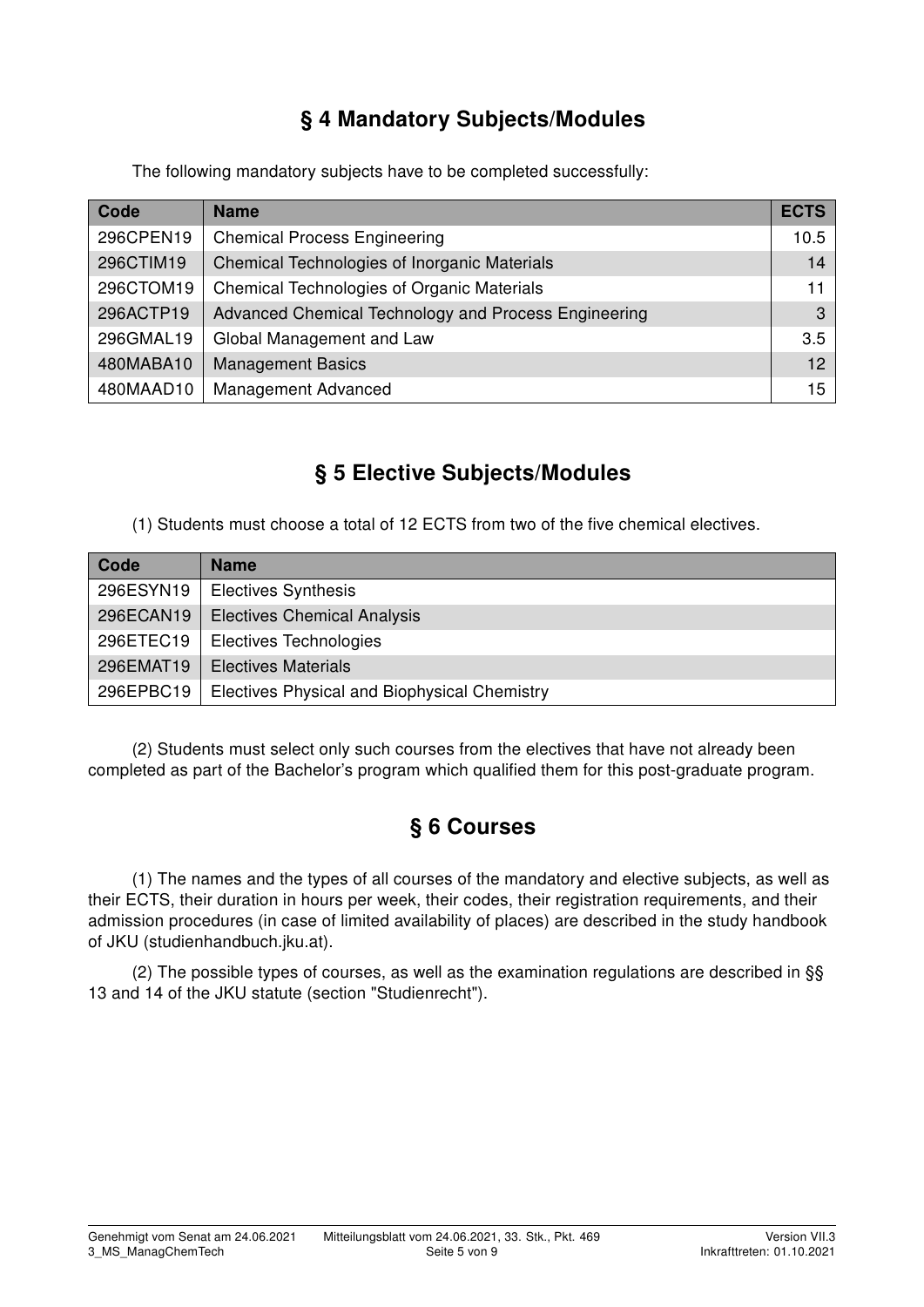### § 7 Replacement of Subjects and Courses

Mandatory and elective subjects according to §§ 4 and 5, as well as courses according to § 6 para. 1, may be replaced to a total extent of 18 ECTS by other study specific subjects and courses upon student's request, provided that the purpose of academic professional preparatory training is not affected and the choice of the proposed subjects and courses seems reasonable with regard to the defined aims in the qualification profile, the academic context, as well as to the addition to the professional preparatory training. The application for the replacement of subjects and courses has to be filed by the Vice Rector of Academic Affairs.

### § 8 Master's Thesis

(1) Students of the Master's program "Management in Chemical Technologies" must complete a Master's thesis according to § 81 UG and § 36 of the JKU statute (Section "Studienrecht").

(2) The Master's thesis usually consists of experimental research, whose results are to be documented in the form of a written paper corresponding to an effort of 21 ECTS.

(3) The Master's thesis serves as a proof that graduates are able to perform scientific work autonomously and correctly in terms of methods and content. The topic of the thesis must be taken from the mandatory subjects listed in § 4 para. 1 with the exception of the subject "Global Management and Law" or from the chosen elective subjects listed in § 5 and must permit completion within a period of 6 months.

(4) The curricular committee may specify guidelines for the formal structure of a Master's thesis.

(5) The Master's thesis has to be written and presented in either German or English.

(6) In addition to the Master's thesis, students must pass the Master's thesis seminar with 5 ECTS.

### § 9 Examination Regulations

(1) The regulations for subject examinations and course examinations are described in the study handbook of JKU.

(2) The Master's program "Management in Chemical Technologies" is concluded by a Master's examination.

(3) The Master's examination consists of two parts: The first part is the successful completion of the mandatory and elective subjects according to §§ 4 and 5.

(4) The second part of the Master's examination is a comprehensive oral examination (1 ECTS) conducted by an examination committee. Prior to being admitted to the Master's examination, students must complete the first part of the Master's examination, the Master's thesis, the Master's thesis seminar, and the free electives.

(5) The second part of the Master's examination starts with a presentation and a defense of the Master's thesis, followed by an oral exam that covers the subject which includes the topic of the Master's thesis as well as a second subject defined by the advisor of the Master's thesis.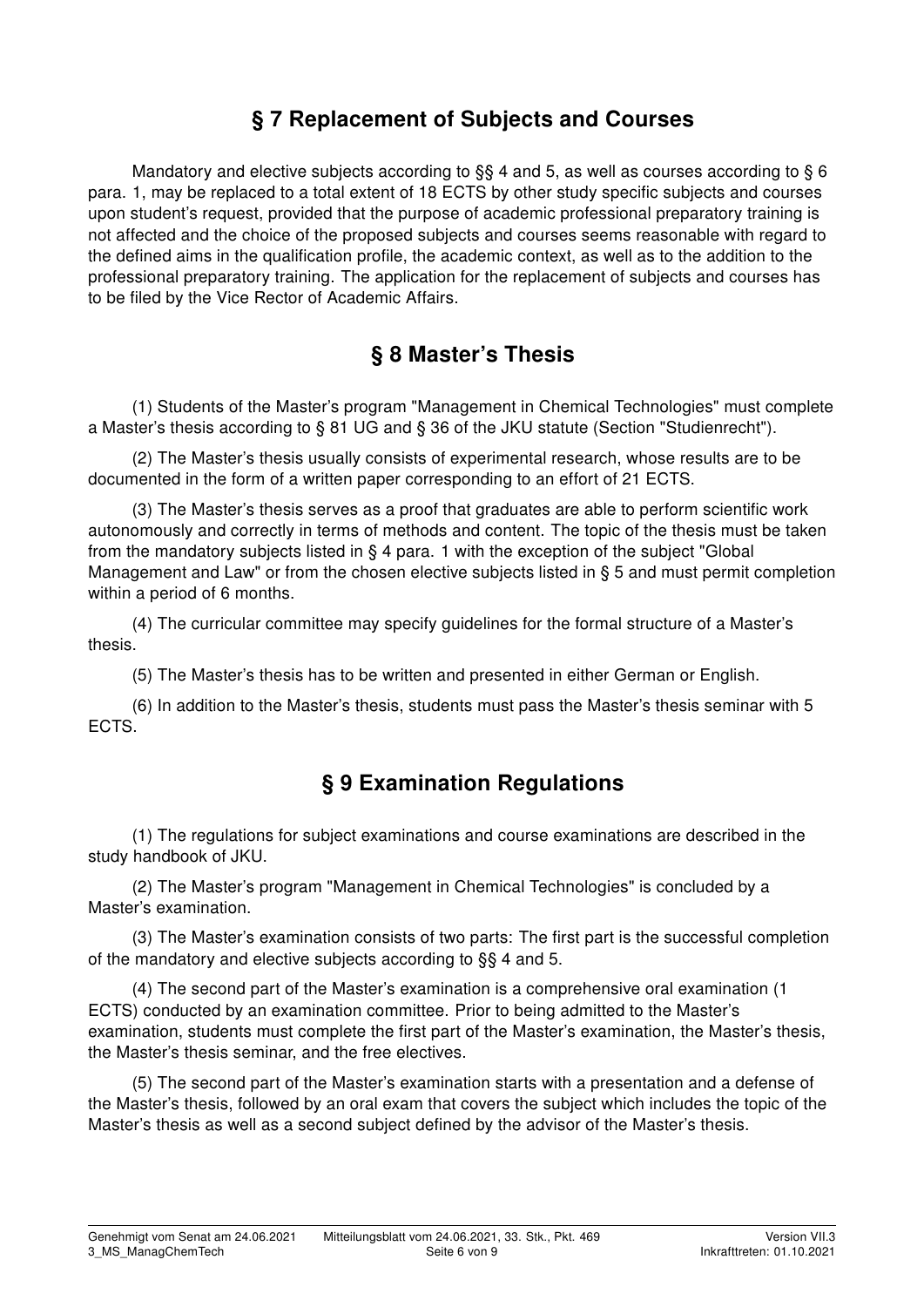(6) The examination committee consists of three members and is formed by the Vice Rector of Academic Affairs. The candidate may submit a proposal for the committee members. In general, the Academic Advisor of the Master's thesis is a member of the examination committee. The head of the committee suggests the assessment of the oral presentation. The other two examiners suggest the assessment of the examinations in their respective subjects.

### § 10 Academic Degree

(1) Graduates of the Master's program "Management in Chemical Technologies" are awarded the academic degree "Diplom-Ingenieurin/Diplom-Ingenieur" abbreviated "Dipl.-Ing." or "Dipl.-Ing. (JKU) oder "DI" or "DI (JKU)".

(2) The certificate confirming the academic degree is issued in German and in English translation.

### § 11 Legal Validity

(1) This Curriculum comes into effect on October 1, 2019.

(2) The curriculum of the Master's program in "Wirtschaftsingenieurwesen - Technische Chemie (WITECH)" in the version published in the official newsletter of Johannes Kepler University Linz on June 29, 2010, 29<sup>th</sup> piece, item 265 expires by the end of September 30, 2019, with the exception of the transitional arrangements.

(3) § 2 para. 2, § 3 para. 4 and annex 1 as published in the official newsletter of the Johannes Kepler University Linz on June 24, 2021, 33rd piece, item 469 will take effect on October 1, 2021.

### § 12 Transitional Provisions

(1) For students who have passed examinations within the curriculum of the Master's program in "Wirtschaftsingenieurwesen - Technische Chemie (WITECH)" in a previous version, the equivalences listed in the study handbook of JKU (studienhandbuch.jku.at) apply.

(2) In addition to the mentioned equivalences given in the study handbook of JKU, the following equivalence table applies:

| Course package in the Master's program                              | Equivalent course package in the Master's                                                                                                                                                                |
|---------------------------------------------------------------------|----------------------------------------------------------------------------------------------------------------------------------------------------------------------------------------------------------|
| "Wirtschaftsingenieurwesen - Technische                             | program "Management in Chemical                                                                                                                                                                          |
| Chemie (WITECH)" 2010                                               | Technolgies" 2019                                                                                                                                                                                        |
| 296CTPE10: Chemical Technology and<br>Process Engineering (33 ECTS) | 296CTIM19: Chemical Technologies of<br>Inorganic Materials (14 ECTS) +<br>296CTOM19: Chemical Technologies of<br>Organic Materials (11 ECTS) +<br>296CPEN19: Chemical Process Engineering<br>(10.5 ECTS) |
| 296MALE10: Management and Law Electives                             | 296GMAL19: Global Management and Law                                                                                                                                                                     |
| (3 ECTS)                                                            | (3.5 ECTS)                                                                                                                                                                                               |
| 296ACTP10: Advanced Chemical Technology                             | 296ACTP19: Advanced Chemical Technology                                                                                                                                                                  |
| and Process Engineering (3.2 ECTS)                                  | and Process Engineering (3 ECTS)                                                                                                                                                                         |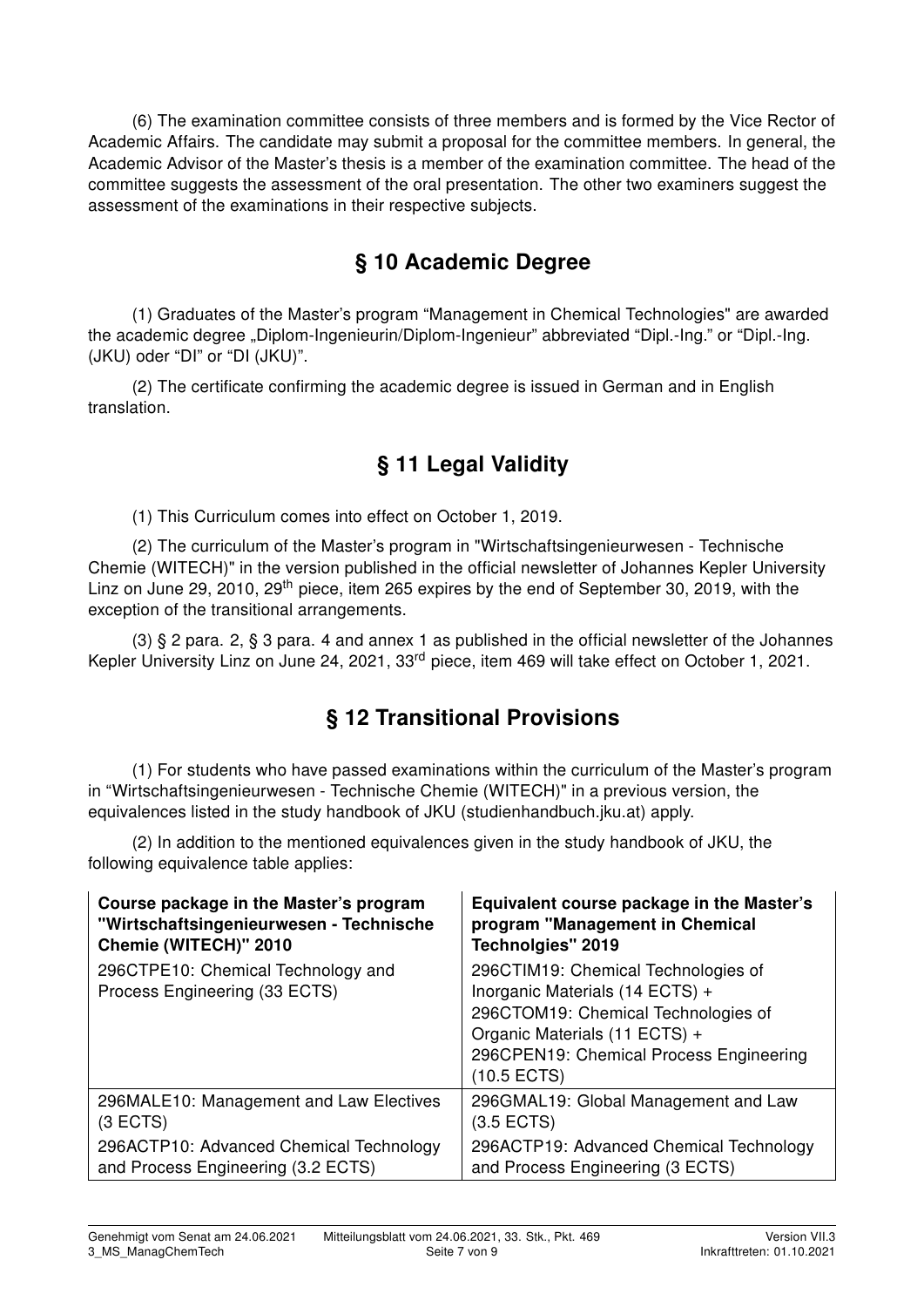| 296ACAT10: Advanced Chemistry. Analytics.<br>Technologies. Patents. Engineering and Soft<br>Skills Electives (13.4 ECTS) | 296ELEC19: Electives (12 ECTS)      |
|--------------------------------------------------------------------------------------------------------------------------|-------------------------------------|
| 296FRST13: Freie Studienleistungen (12<br>ECTS)                                                                          | 296FRST19: Free Electives (12 ECTS) |